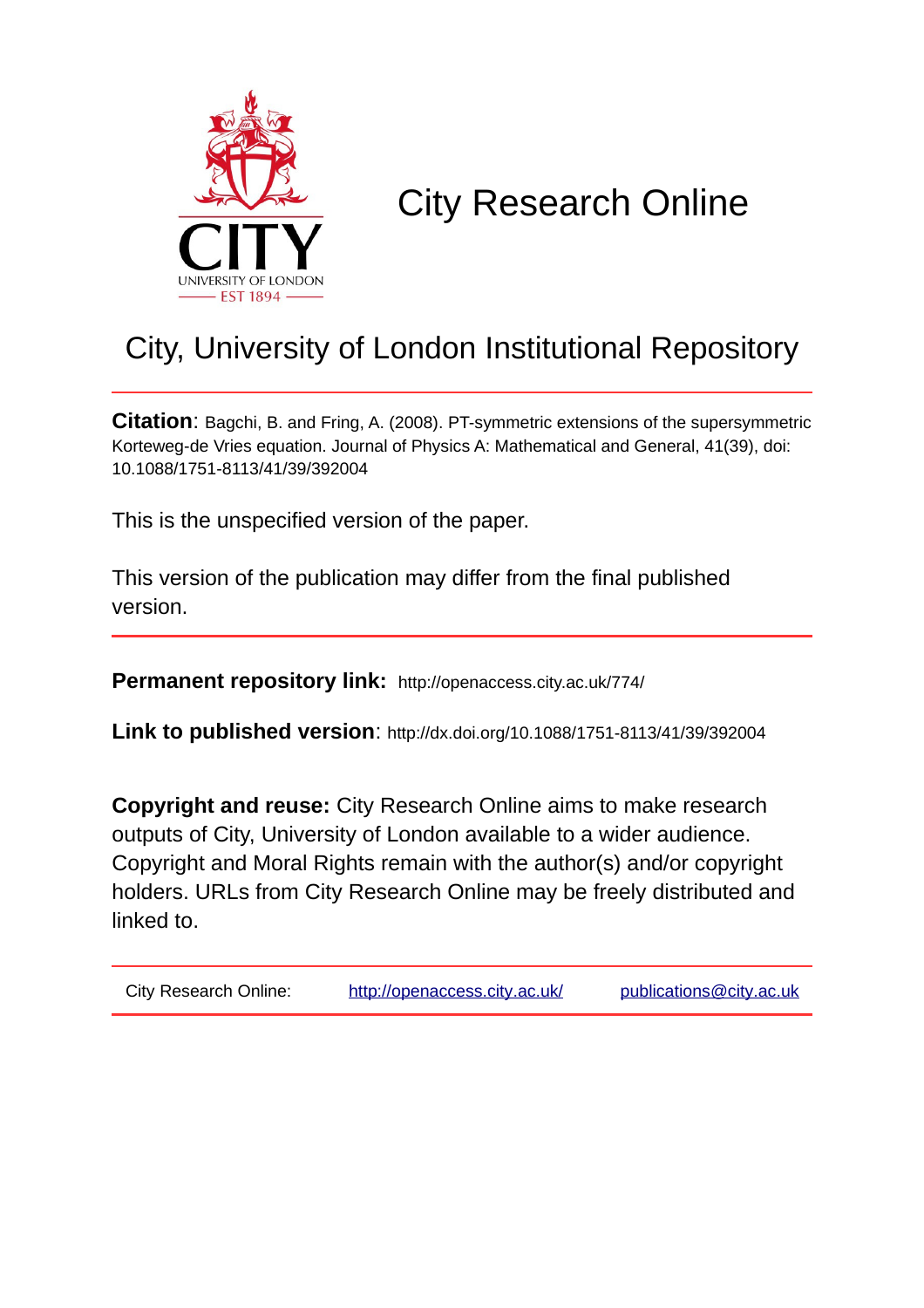### $PT$ -symmetric extensions of the supersymmetric Korteweg-de Vries equation

#### Bijan Bagchi<sup>○</sup> and Andreas Fring<sup>•</sup>

- Department of Applied Mathematics, University of Calcutta 92 Acharya Prafulla Chandra Road, Kolkata 700 009, India
- Centre for Mathematical Science, City University Northampton Square, London EC1V 0HB, UK

E-mail: [BBagchi123@reddiffmail.com, A.Fring@city.ac.uk](mailto:BBagchi123@reddiffmail.com, A.Fring@city.ac.uk)

ABSTRACT: We discuss several  $\mathcal{PT}$ -symmetric deformations of superderivatives. Based on these various possibilities, we propose new families of complex  $\mathcal{P}\mathcal{T}$ -symmetric deformations of the supersymmetric Korteweg-de Vries equation. Some of these new models are mere fermionic extensions of the former in the sense that they are formulated in terms of superspace valued superfields containing bosonic and fermionic fields, breaking however the supersymmetry invariance. Nonetheless, we also find extensions, which may be viewed as new supersymmetric Korteweg-de Vries equation. Moreover, we show that these deformations allow for a non-Hermitian Hamiltonian formulation and construct three charges associated to the corresponding flow.

#### 1. Introduction

PT-symmetry, that is the invariance under a simultaneous parity transformation  $P: x \rightarrow$  $-x$  and time reversal  $\mathcal{T}: t \to -t$ , is a very desirable property to have in a physical model without dissipation. For a Hamiltonian system it can be exploited to guarantee the reality of the corresponding spectrum, even though the Hamiltonian might be non-Hermitian [\[1](#page-9-0), [2](#page-9-0), [3](#page-9-0)]. However, even for non-Hamiltonian systems this principle can be used to construct interesting new complex extended models, e.g. [[4, 5](#page-9-0), [6, 7](#page-9-0), [8, 9](#page-9-0)]. See [\[10, 11\]](#page-9-0) for a review and some recent results of this field of research.

Here we commence with an integrable model, which are well known to exhibit many extremely interesting features on the classical as well as on the quantum level. Due to their rich structure it is a very natural and common procedure to take these models as starting points and study new models closely related to them. We intend here to perturb or deform such a model in a  $\mathcal{PT}$ -symmetric manner. Concerning integrable models only few extensions of such type have been constructed. So far several extensions related to Calogero-Moser-Sutherland models[[12](#page-9-0), [13,](#page-9-0) [14](#page-10-0), [15](#page-10-0), [16, 17](#page-10-0)] and the Korteweg-de Vries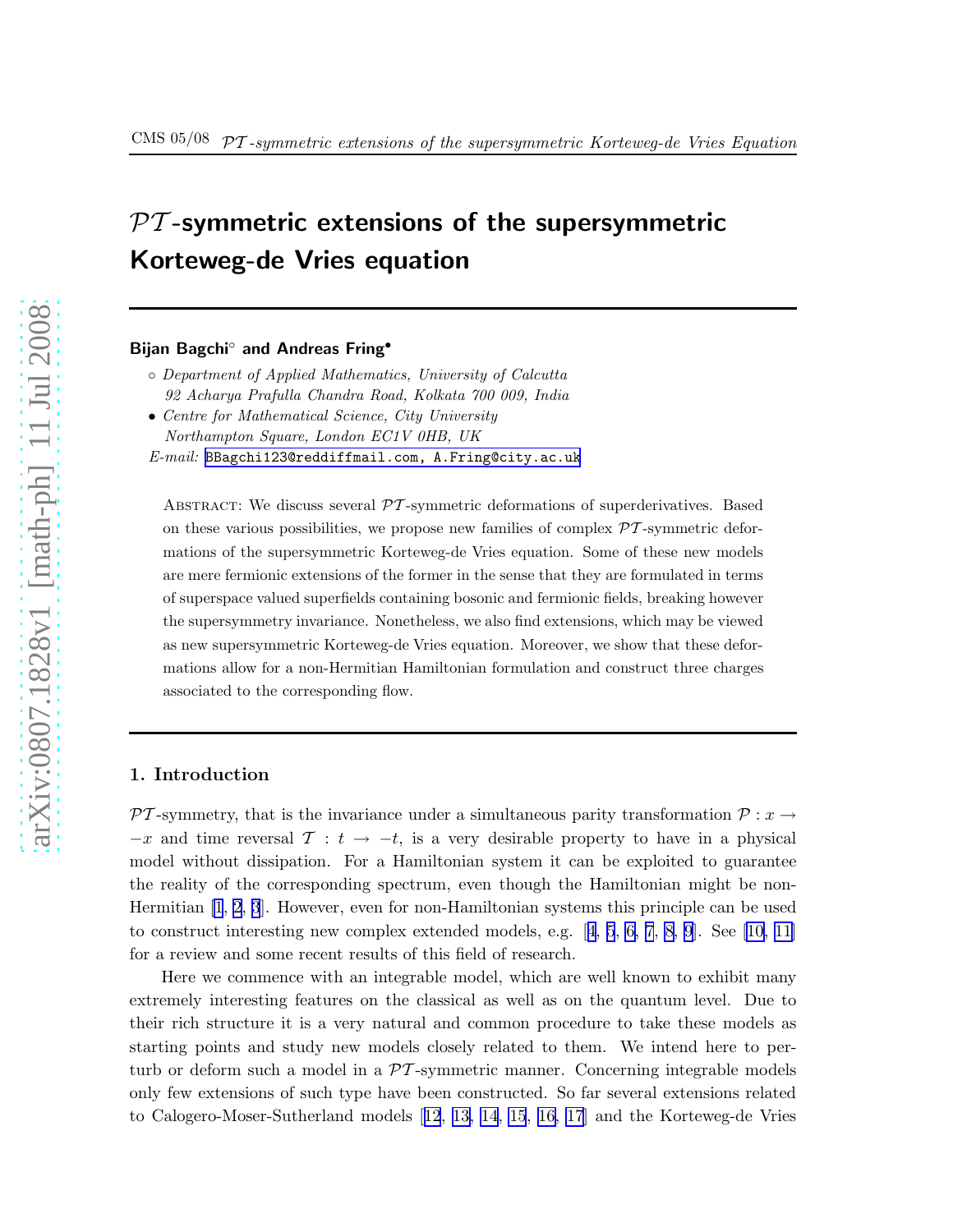<span id="page-2-0"></span>(KdV) equations [\[8, 9](#page-9-0)] have been investigated. Based on the observation that also the supersymmetric version of the KdV-equation (sKdV) is  $\mathcal{PT}$ -symmetric, the main aim in this manuscript is to extend these type of analysis to this equation.

Our manuscript is organized as follows: In section 2 we recall some basic facts about the sKdV-equation and demonstrate how the  $\mathcal{PT}$ -symmetry manifests itself in these equations. We exploit these observations to discuss various versions of  $\mathcal{P}\mathcal{T}$ -symmetrically deformed superderivatives and demonstrate how they can be employed to construct new models. In section 3 we provide a supersymmetric Hamiltonian version of a such extensions. We state our conclusions in section 4.

#### 2. PT -symmetric extensions the sKdV equation

Let us first fix our notations and recall some known facts about the sKdV-equation. There exist various fermionic extensions of the KdV-equation in terms of superfields, which are either supersymmetric [\[18](#page-10-0)] or break this symmetry [\[19](#page-10-0), [20\]](#page-10-0) and are therefore mere fermionic extensions. We take as a starting point the former case and focus on the one-parameter family of the sKdV-equation as derived first by Mathieu in [\[18](#page-10-0)]

$$
\Phi_t = -D^6 \Phi + \lambda D^2 (\Phi D \Phi) + (6 - 2\lambda) D \Phi D^2 \Phi.
$$
\n(2.1)

Here  $\lambda$  is a real constant and  $\Phi(x, \theta)$  denotes a fermionic superfield

$$
\Phi(x,\theta) = \xi(x) + \theta u(x) \tag{2.2}
$$

defined in terms of the fermionic (anticommuting) field  $\xi(x)$ , the usual bosonic (commuting) KdV field  $u(x)$  and the anticommuting superspace variable  $\theta$ . Furthermore D in (2.1) denotes the superderivative defined as

$$
D = \theta \partial_x + \partial_\theta. \tag{2.3}
$$

Expanding the superfield  $\Phi$  in terms of component fields, as specified in (2.2), equation (2.1) may be re-written as a set of two coupled equations

$$
u_t = -u_{xxx} + 6uu_x - \lambda \xi \xi_{xx}, \qquad (2.4)
$$

$$
\xi_t = -\xi_{xxx} + (6 - \lambda)\xi_x u + \lambda \xi u_x. \tag{2.5}
$$

When  $\lambda \to 0$  or  $\xi \to 0$  equation (2.4) reduces to the standard KdV equation. In superspace the supersymmetry transformation is realized as

$$
SUSY: x \to x - \eta \theta, \quad \theta \to \theta + \eta,
$$
\n(2.6)

with  $\eta$  being an anticommuting constant. As a consequence the superfield and its components transform as

$$
SUSY: \Phi \to \Phi + \eta u + \theta \eta \xi_x, \quad u \to u + \eta \xi_x, \quad \xi \to \xi + \eta u,
$$
\n
$$
(2.7)
$$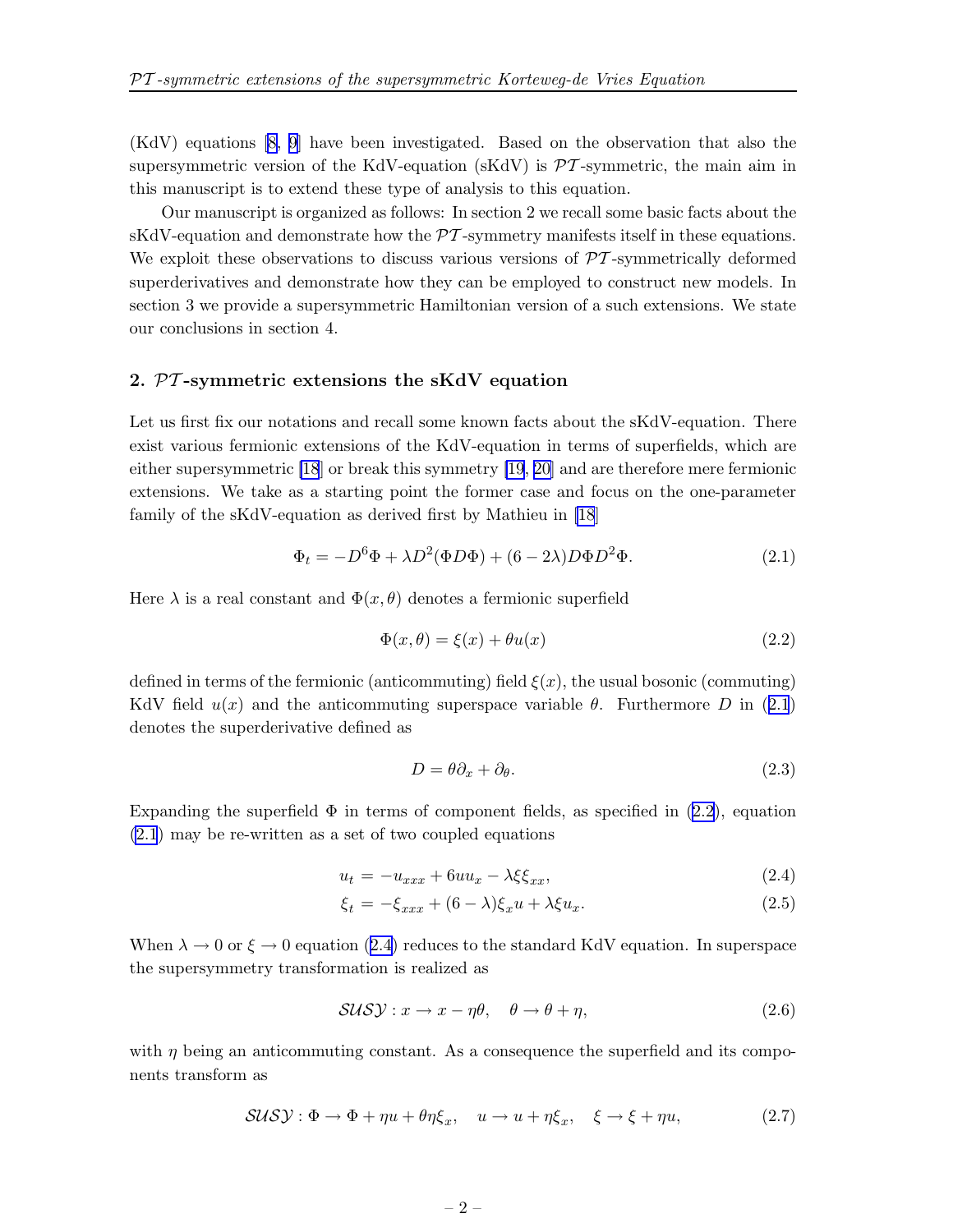<span id="page-3-0"></span>i.e. a bosonic field is related to a fermionic one and vice versa. Equations [\(2.1](#page-2-0)), [\(2.4](#page-2-0)) and [\(2.5](#page-2-0)) are designed to remain invariant under the changes ([2.7](#page-2-0)).

In order to see how one can deform the sKdV-equation in a  $\mathcal{PT}$ -symmetric manner, we need to establish first how this symmetry manifests itself. We observe that the equation [\(2.1](#page-2-0)) remains invariant under the following anti-linear symmetry transformation

$$
\mathcal{PT}: t \to -t, x \to -x, i \to -i, \Phi \to i\Phi, D \to -iD. \tag{2.8}
$$

As a result of these properties of the superfield and superderivative we deduce that the component fields and the superspace variable transform as

$$
\mathcal{PT}: u \to u, \xi \to i\xi, \theta \to i\theta. \tag{2.9}
$$

These transformations leave the equations [\(2.4](#page-2-0)) and [\(2.5\)](#page-2-0) invariant. Notice that the  $\mathcal{P}\mathcal{T}$ transformation is an automorphism and we still have  $\mathcal{PT}^2 = 1$ , as it should be.

Before we embark on the task of seeking  $\mathcal{P}\mathcal{T}$ -symmetric extensions of equation ([2.1](#page-2-0)) or its equivalent component version  $(2.4)$  $(2.4)$ ,  $(2.5)$  $(2.5)$ , we shall define some deformations of derivatives and their supersymmetric counterparts in a more generic fashion.

#### 2.1 Deformed (super) derivatives

In the spirit of the construction in [\[8, 9](#page-9-0)] we will define some new superderivatives, which respect the  $\mathcal{P}\mathcal{T}$ -transformation properties (2.8). For this purpose we recall how to employ an ordinary deformed derivative  $\partial_{x,\varepsilon}$  acting on some arbitrary  $\mathcal{PT}$ -invariant function  $f(x)$ 

$$
\partial_{x,\varepsilon} f(x) = -i(if_x)^{\varepsilon} \qquad \text{with } \varepsilon \in \mathbb{R}.
$$
 (2.10)

The case  $\varepsilon = 1$  corresponds to the standard undeformed case. Notice further that this deformed differential operator acts not distributively. We define higher derivatives by acting successively with ordinary derivatives on  $\partial_{x,\varepsilon}$  as

$$
\partial_{x,\varepsilon}^n := \partial_x^{n-1} \partial_{x,\varepsilon}.\tag{2.11}
$$

Alternatively we could have introduced a nested version of (2.10) or possibly a mix of  $\partial_{x,\varepsilon}$ and  $\partial_x$  in succession such as  $\partial_{x,\varepsilon}(\partial_{x,\varepsilon} \ldots (\partial_{x,\varepsilon}f(x) \ldots))$  or  $\partial_{x,\varepsilon}(\partial_x \ldots (\partial_{x,\varepsilon}f(x) \ldots))$ . These latter possibilities do of course also not break the  $\mathcal{PT}$ -symmetry, but they would insinuate a much higher degree of non-linearity than the definition (2.11). More explicitly the first expressions for (2.11) read

$$
\partial_{x,\varepsilon}^2 f = -i\varepsilon (i f_x)^{\varepsilon} \frac{f_{xx}}{f_x},\tag{2.12}
$$

$$
\partial_{x,\varepsilon}^3 f = -i\varepsilon (if_x)^{\varepsilon} \left[ \frac{f_{xxx}}{f_x} + (\varepsilon - 1) \left( \frac{f_{xx}}{f_x} \right)^2 \right],\tag{2.13}
$$

$$
\partial_{x,\varepsilon}^4 f = -i\varepsilon (i f_x)^{\varepsilon} \left[ (2 + \varepsilon (\varepsilon - 3)) \left( \frac{f_{xx}}{f_x} \right)^3 + 3(\varepsilon - 1) \left( \frac{f_{xx}}{f_x} \right)^2 f_{xxx} + \frac{f_{xxxx}}{f_x} \right].
$$
 (2.14)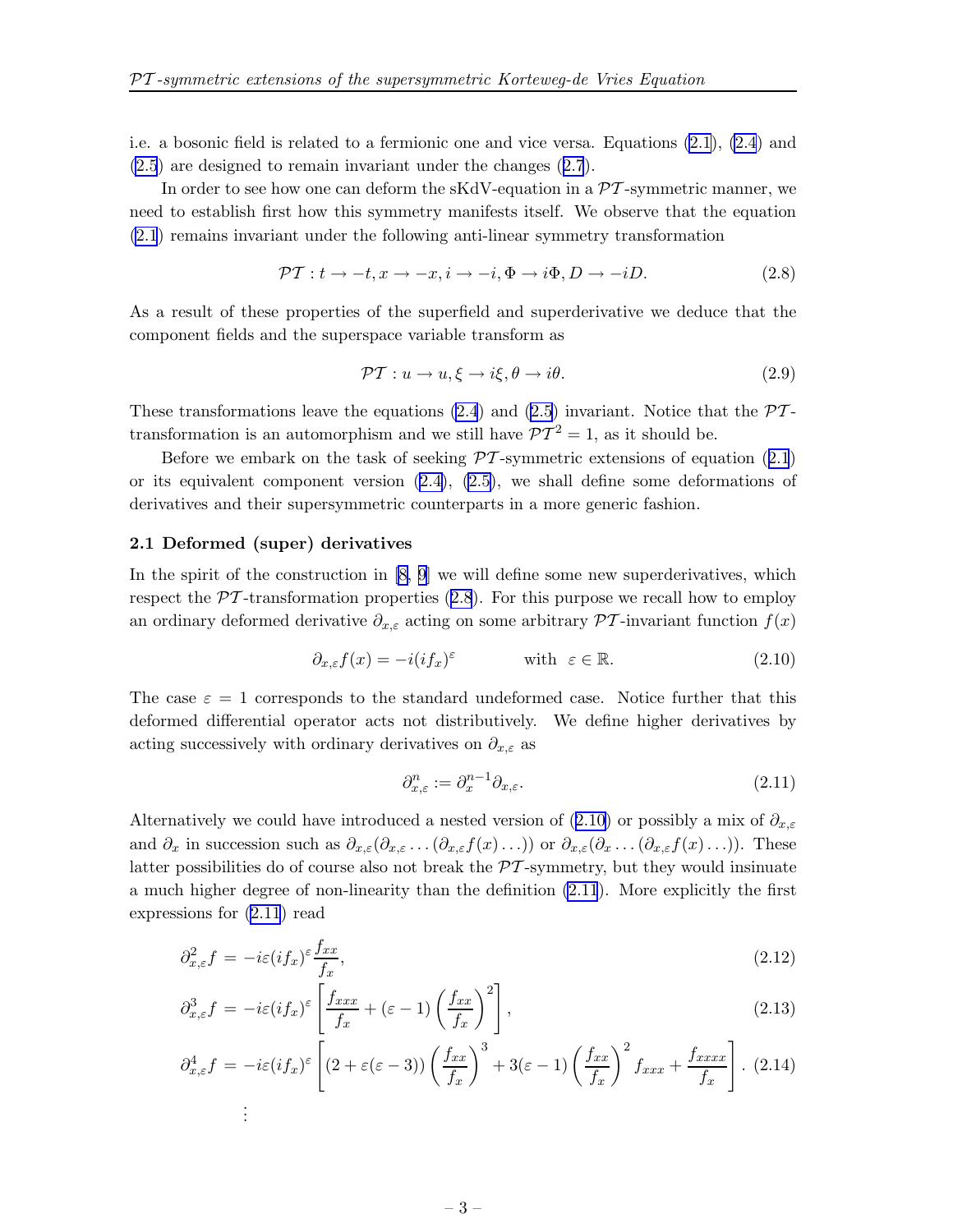Note that for  $\varepsilon = -1/2$  the bracket in [\(2.13\)](#page-3-0) simply becomes a Schwarzian derivative.

Obviously by construction the derivatives  $\partial_{x,\varepsilon}^n$  and  $\partial_{x,\varepsilon=1}^n = \partial_x^n$  transform in the same way under a  $\mathcal{PT}\text{-transformation}$ , i.e.  $\mathcal{PT}: \partial_x^n \to (-1)^n \partial_x^n$  and  $\mathcal{PT}: \partial_{x,\varepsilon}^n \to (-1)^n \partial_{x,\varepsilon}^n$ which gives rise to the simple construction principle: In a defining equation of a particular model replace  $\partial_x^n$  by  $\partial_{x,\varepsilon}^n$  in order to introduce a new family of models.

Next we employ these deformations of ordinary derivatives to define a deformed version of the superderivative ([2.3](#page-2-0))

$$
D_{\varepsilon} := \theta \partial_{x,\varepsilon} + \partial_{\theta}.
$$
\n(2.15)

Clearly D and  $D_{\varepsilon}$  have the same transformation properties with regard to ([2.8\)](#page-3-0) and ([2.9](#page-3-0)). The derivative with respect to the superspace variable is left undeformed as there is no natural deformed counterpart to this. In the deformation of the standard derivative we could achieve that the minus sign results from the anti-linear nature of the  $\mathcal{P}\mathcal{T}$ -operator through the newly introduced factor *i* rather than from  $\partial_x$ . In contrast, for the derivative  $\partial_\theta$  we can not implement this feature, since in that case we have  $\mathcal{PT}$ :  $\partial_{\theta} \Phi \to \partial_{\theta} \Phi$ . Depending now on the way the higher derivatives are defined one may obtain deformations only acting on the bosonic, fermionic or possibly on both type of fields. Let us explore these possibilities.

#### 2.1.1 PT-symmetric superderivatives of bosonic-fermionic type

As a first option we define higher deformed superderivatives as

$$
D_{\varepsilon}^2 := D_{\varepsilon} D_{\varepsilon},\tag{2.16}
$$

$$
D_{\varepsilon}^{n} := D^{n-2} D_{\varepsilon}^{2} \qquad \text{for } n > 2.
$$
 (2.17)

Accordingly the action on the superfield  $\Phi(x, \theta)$  is computed to

$$
D_{\varepsilon} \Phi = \theta \partial_{x,\varepsilon} \xi + u,\tag{2.18}
$$

$$
D_{\varepsilon}^{2} \Phi = \theta \partial_{x, \varepsilon} u + \partial_{x, \varepsilon} \xi,
$$
\n(2.19)

$$
D_{\varepsilon}^{3} \Phi = \theta \partial_{x,\varepsilon}^{2} \xi + \partial_{x,\varepsilon} u,\tag{2.20}
$$

$$
\vdots
$$
\n
$$
D_{\varepsilon}^{2n-1}\Phi = \theta \partial_{x,\varepsilon}^n \xi + \partial_{x,\varepsilon}^{n-1} u,
$$
\n(2.21)

$$
D_{\varepsilon}^{2n}\Phi = \theta \partial_{x,\varepsilon}^n u + \partial_{x,\varepsilon}^n \xi.
$$
\n(2.22)

This means for  $n > 2$  the derivatives acting on the fermionic as well as the ones acting on the bosonic field are deformed. However, in general we would like to take  $\varepsilon$  to be an integer and since  $\partial_{x,\varepsilon}^n \xi = -i(i\xi_x)^{\varepsilon} = 0$  for  $\varepsilon = 2,3,...$  this does not appear to be an interesting choice.

. .

#### 2.1.2 PT-symmetric superderivatives of fermionic type

Alternatively we may define

$$
\hat{D}_{\varepsilon}^{n} := D^{n-1} D_{\varepsilon} \qquad \text{for } n > 1.
$$
\n(2.23)

$$
-4-
$$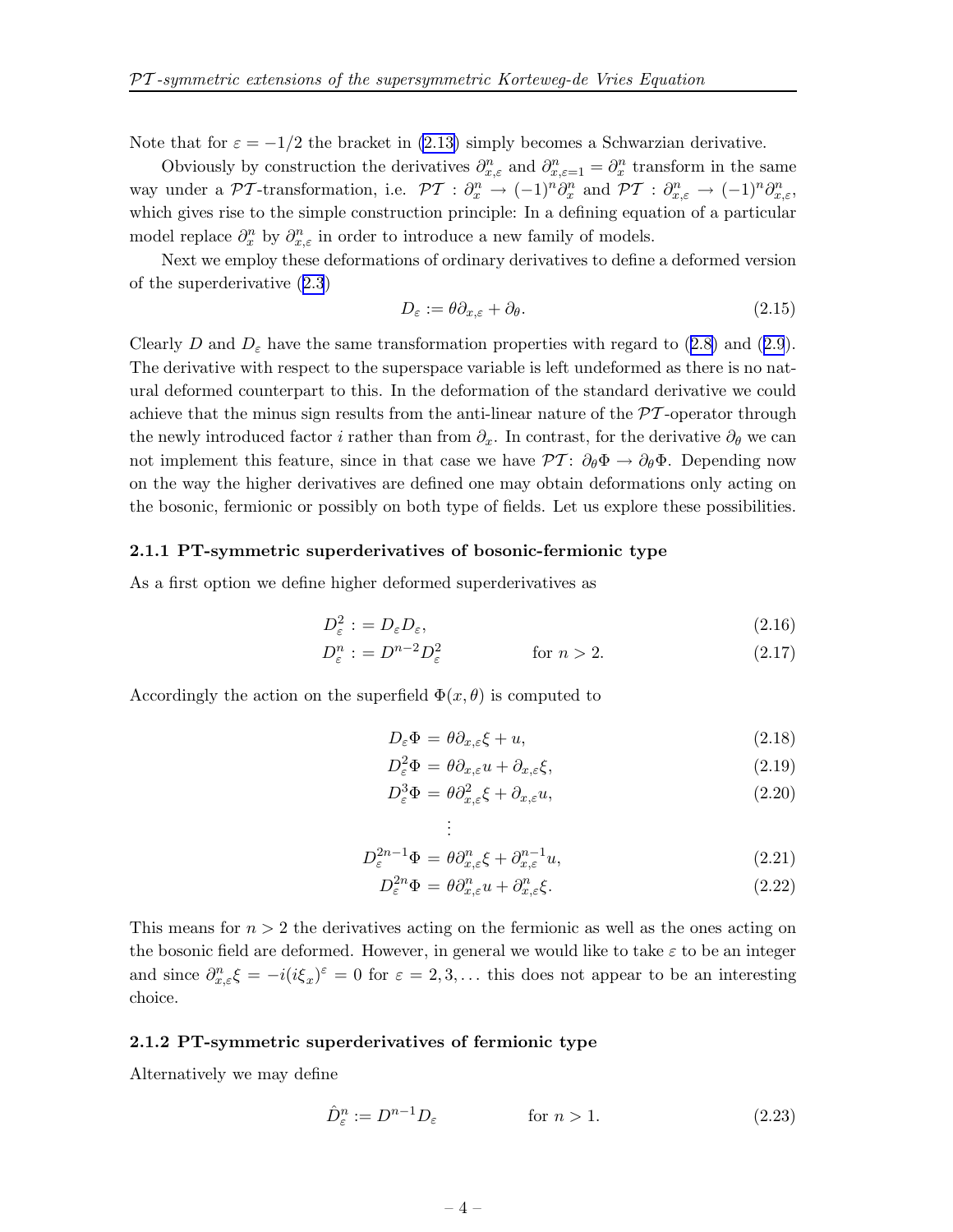<span id="page-5-0"></span>in which case the action on the superfield  $\Phi(x, \theta)$  gives

$$
\hat{D}_{\varepsilon} \Phi = \theta \partial_{x,\varepsilon} \xi + u,\tag{2.24}
$$

$$
\hat{D}_{\varepsilon}^2 \Phi = \theta u_x + \partial_{x,\varepsilon} \xi, \tag{2.25}
$$

$$
\hat{D}_{\varepsilon}^3 \Phi = \theta \partial_{x,\varepsilon}^2 \xi + u_x, \tag{2.26}
$$

$$
\vdots
$$
  

$$
\hat{D}_{\varepsilon}^{2n-1}\Phi = \theta \partial_{x,\varepsilon}^{n}\xi + \partial_{x}^{n-1}u,
$$
\n(2.27)

$$
\hat{D}_{\varepsilon}^{2n}\Phi = \theta \partial_x^n u + \partial_{x,\varepsilon}^n \xi.
$$
\n(2.28)

Thus with this choice only the terms involving the derivatives acting on fermionic fields are  $\mathcal{PT}$ -symmetrically deformed, which for the reasons mentioned at the end of the last subsection is even less exciting.

#### 2.1.3 PT-symmetric superderivatives of bosonic type

It is clear from the above discussion that the most interesting definitions will be those just involving deformations of derivatives acting on the bosonic fields. We may achieve this by defining

$$
\tilde{D}_{\varepsilon}^2 := D_{\varepsilon} D,\tag{2.29}
$$

$$
\tilde{D}_{\varepsilon}^{n} : = D^{n-2} D_{\varepsilon}^{2} \qquad \text{for } n > 2.
$$
\n(2.30)

In this case the action on the superfield  $\Phi(x, \theta)$  turns out to be

$$
\tilde{D}_{\varepsilon} \Phi = \theta \xi_x + u,\tag{2.31}
$$

$$
\tilde{D}_{\varepsilon}^2 \Phi = \theta \partial_{x,\varepsilon} u + \xi_x, \tag{2.32}
$$

$$
\tilde{D}_{\varepsilon}^{3} \Phi = \theta \xi_{xx} + \partial_{x,\varepsilon} u,
$$
\n
$$
\vdots
$$
\n(2.33)

$$
\tilde{D}_{\varepsilon}^{2n-1}\Phi = \theta \partial_x^n \xi + \partial_{x,\varepsilon}^{n-1} u,\tag{2.34}
$$

$$
\tilde{D}_{\varepsilon}^{2n}\Phi = \theta \partial_{x,\varepsilon}^n u + \partial_x^n \xi.
$$
\n(2.35)

Thus with this choice we have achieved that only the terms involving the derivatives acting on the bosonic fields are  $\mathcal{PT}$ -symmetrically deformed.

According to the principle that any function which transforms as  $\mathcal{PT}$ :  $f \rightarrow -f$  should be deformed as  $f \to -i(if)^{\varepsilon}$ , we may also try to deform the superderivatives directly instead of focussing on the part of it involving the ordinary derivatives. Observing that  $\mathcal{PT}$ :  $D\Phi \rightarrow D\Phi$ , this form of deformation can not be applied to the superderivative of first order. However, we may apply it to higher orders. We have  $\mathcal{PT}$ :  $D^2\Phi \rightarrow -iD^2\Phi$ ,  $D^3\Phi \to -D^3\Phi$  and therefore we may consistently define

$$
\check{D}^n_{\varepsilon} := D^n \qquad \qquad \text{for } n = 1, 2 \qquad (2.36)
$$

$$
\tilde{D}_{\varepsilon}^{3}\Phi := -i(iD^{3}\Phi)^{\varepsilon} = \partial_{x,\varepsilon}u + i\theta\varepsilon\partial_{x,\varepsilon-1}u\xi_{xx},\tag{2.37}
$$

$$
\check{D}_{\varepsilon}^{n} := D^{n-3} \check{D}_{\varepsilon}^{3} \qquad \qquad \text{for } n > 3. \tag{2.38}
$$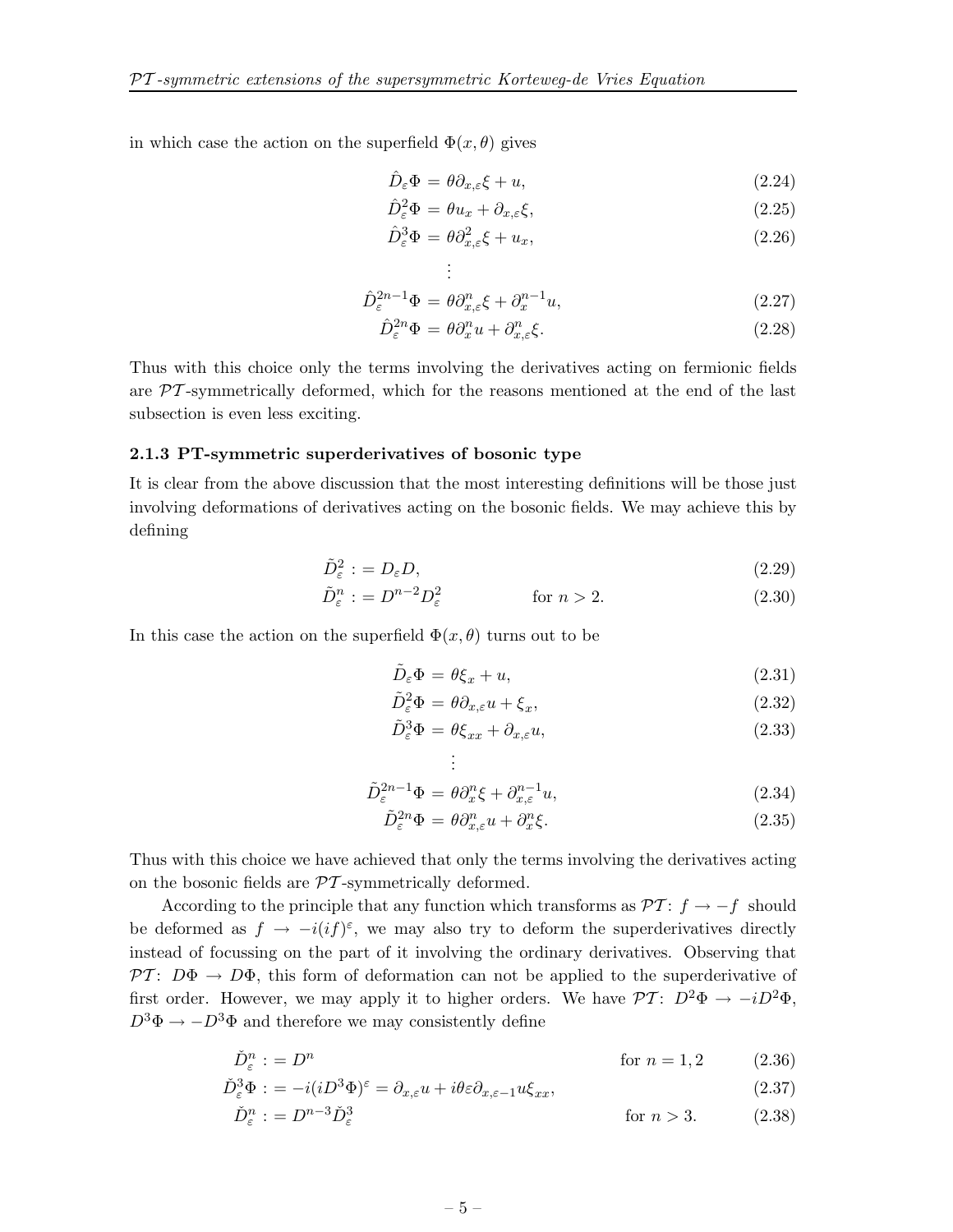<span id="page-6-0"></span>Taking only PT -symmetry as a guiding principle there are of course more possibilities. For instance, we could have also nested the derivatives as  $D_{\varepsilon}(D_{\varepsilon} \dots D_{\varepsilon} f) \dots$ , or  $D_{\varepsilon}(D_{\varepsilon}\ldots\check{D}_{\varepsilon}^{3}f)\ldots)$ , etc. For similar reasons as stated for the ordinary derivatives we restrain here from these choices. Alternatively we could keep the ordinary superderivatives up to some higher order derivative, since  $D^{4n-1}\Phi \to -D^{4n-1}\Phi$  for  $n \in \mathbb{N}$ , but the models we are concerned with here do not involve such high order.

We may now use either of these possibilities in any of the terms in  $(2.1)$  $(2.1)$  $(2.1)$ , giving rise to many different options to formulate  $\mathcal{P}\mathcal{T}$ -symmetric extensions.

#### 2.2 Construction of new models

We can replace the superderivatives by their deformed versions in various different terms and in addition we may introduce different deformation parameters in the higher order derivatives. In order to explore some of these possibilities, let us first rewrite equation [\(2.1](#page-2-0)) as

$$
\Phi_t = -D^6 \Phi + 6D \Phi D^2 \Phi + \lambda \Phi D^3 \Phi - \lambda D \Phi D^2 \Phi, \qquad (2.39)
$$

by using the identities  $D^2(\Phi D\Phi) = D^2\Phi D\Phi + \Phi D^3\Phi$  and  $D^2\Phi D\Phi = D\Phi D^2\Phi$ . Note that these identities no longer hold in the deformed cases, such that we would have a different starting point when deforming ([2.1](#page-2-0)) directly. As discussed above, the purely bosonic deformation is the most interesting one and we may therefore consider

$$
\Phi_t = -\tilde{D}_{\varepsilon}^6 \Phi + 6\tilde{D}_{\kappa} \Phi \tilde{D}_{\kappa}^2 \Phi + \lambda \Phi \tilde{D}_{\mu}^3 \Phi - \lambda \tilde{D}_{\nu} \Phi \tilde{D}_{\nu}^2 \Phi.
$$
\n(2.40)

In order to remain as generic as possible we have introduced four different deformation parameters  $\varepsilon$ ,  $\kappa$ ,  $\mu$  and  $\nu$ . The component version of (2.40) reads

$$
u_t = -\partial_{x,\varepsilon}^3 u + 6u \partial_{x,\kappa} u - \lambda \xi \xi_{xx} + \lambda u \left( \partial_{x,\mu} u - \partial_{x,\nu} u \right), \tag{2.41}
$$

$$
\xi_t = -\xi_{xxx} + 6u\xi_x + \lambda(\xi\partial_{x,\mu}u - u\xi_x). \tag{2.42}
$$

The case  $\mu = \nu$ ,  $\kappa = 1$  constitutes a fermionic extension of the PT-symmetric deformation of the KdV-equation introduced in [\[9\]](#page-9-0), which is obtained for  $\xi \to 0$ . In turn the case  $\mu = \nu, \varepsilon = 1$  reduces for  $\xi \to 0$  to the PT-symmetric deformation of the KdV-equation introduced in [\[8](#page-9-0)]. Noting how a deformed derivative transforms under a supersymmetry transformation

$$
SUSY: \partial_{x,\varepsilon} u \to \partial_{x,\varepsilon} u + i\eta \varepsilon \partial_{x,\varepsilon-1} u \xi_{xx}, \tag{2.43}
$$

$$
\partial_{x,\varepsilon}^3 u \to \partial_{x,\varepsilon}^3 u + i\eta \varepsilon (\partial_{x,\varepsilon-1}^3 u \xi_{xx} + 2\partial_{x,\varepsilon-1}^2 u \xi_{xxx} + \partial_{x,\varepsilon-1} u \xi_{xxxx}), \quad (2.44)
$$

it is easily seen that the equations (2.41) and (2.42) are only invariant under the super-symmetry transformations [\(2.7](#page-2-0)) in the case  $\mu = \nu = \kappa = \epsilon = 1$ .

Instead of employing  $D \to \tilde{D}_{\varepsilon}$  let us now use the deformation  $D \to \check{D}_{\varepsilon}$ . An interesting possibility is to deform just the first term in (2.39) and consider

$$
\Phi_t = -\check{D}_\varepsilon^6 \Phi + 6D\Phi D^2 \Phi + \lambda \Phi D^3 \Phi - \lambda D\Phi D^2 \Phi. \tag{2.45}
$$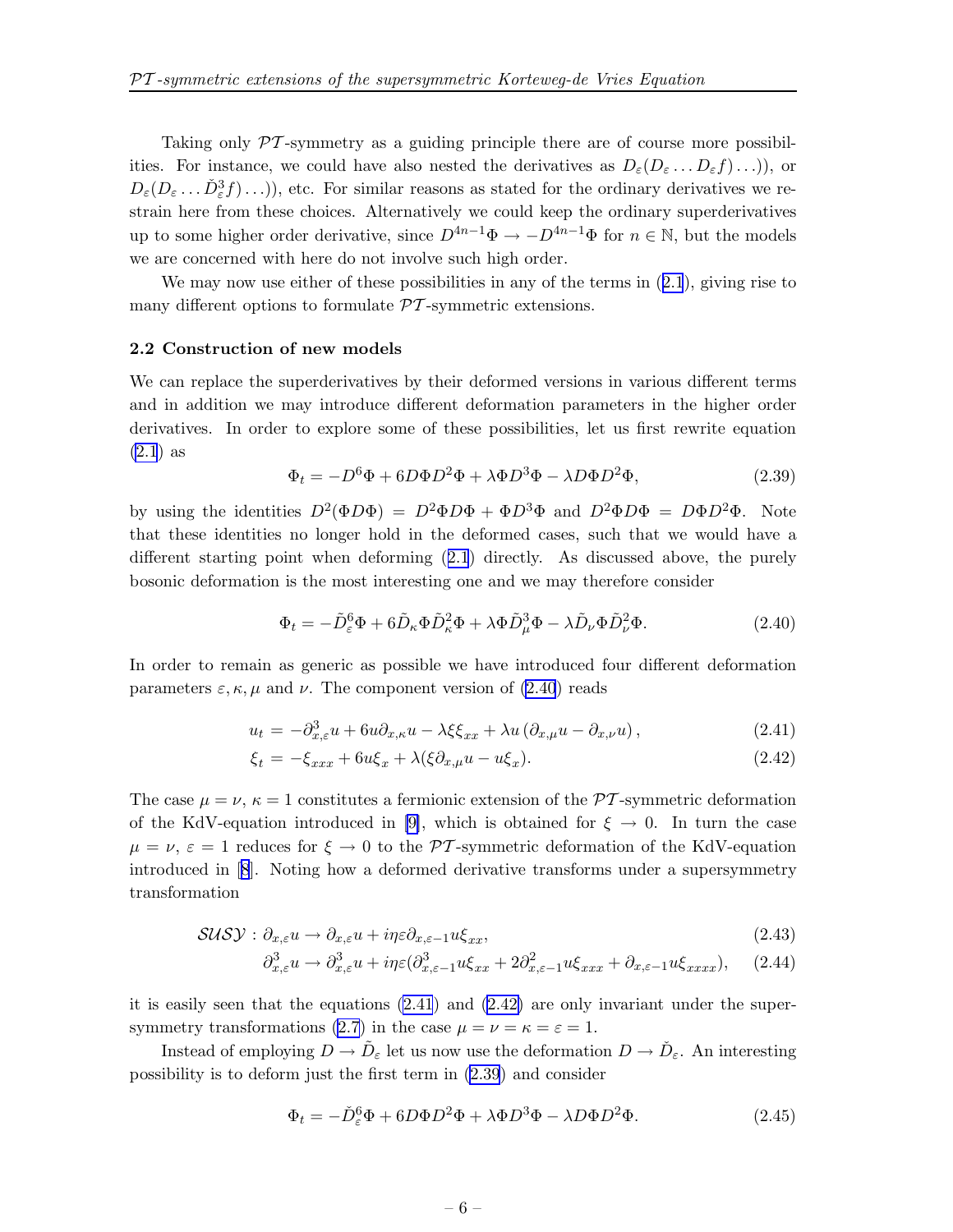<span id="page-7-0"></span>Using [\(2.38\)](#page-5-0), we find  $\check{D}_{\varepsilon}^6 \Phi = \theta \partial_{x,\varepsilon}^3 u + i\varepsilon (\partial_{x,\varepsilon-1}^2 u \xi_{xx} + \partial_{x,\varepsilon-1} u \xi_{xxx})$ , such that the component version of [\(2.45](#page-6-0)) reads

$$
u_t = -\partial_{x,\varepsilon}^3 u + 6uu_x - \lambda\xi\xi_{xx},\tag{2.46}
$$

$$
\xi_t = -i\varepsilon (\partial_{x,\varepsilon-1}^2 u \xi_{xx} + \partial_{x,\varepsilon-1} u \xi_{xxx}) + (6-\lambda)u \xi_x + \lambda \xi u_x.
$$
 (2.47)

Thus equation [\(2.45](#page-6-0)) may also be viewed as yet another fermionic extension of the  $\mathcal{P}\mathcal{T}$ symmetric deformation of the KdV-equation of[[9](#page-9-0)], to which (2.46) reduces in the limits  $\xi \to 0$  or  $\lambda \to 0$ . Interestingly this system is partially supersymmetric. We find that (2.46) remains invariant under the supersymmetry transformation [\(2.7\)](#page-2-0), but (2.47) does not respect it.

Further interesting options are of course combinations of the above, such for instance

$$
\Phi_t = -\check{D}_{\varepsilon}^6 \Phi + 6\tilde{D}_{\kappa} \Phi \tilde{D}_{\kappa}^2 \Phi + \lambda \Phi \check{D}_{\mu}^3 \Phi - \lambda \tilde{D}_{\nu} \Phi \tilde{D}_{\nu}^2 \Phi \tag{2.48}
$$

or to add  $\mathcal{PT}$ -invariant terms which vanish in the limit  $\varepsilon \to 1$ . We will make use of the last possibility in order to restore full supersymmetry.

A few comments are in order: There are of course various other options, as for instance to deform only one of the last two terms in ([2.39](#page-6-0)), possibly together with the first term. This would lead to a rather strange extension, which does not reduce to any of the known  $\mathcal{P}\mathcal{T}$ extended KdV-equations for  $\xi \to 0$ . These cases involve an additional term resulting from the fact the original sKdV-equation was constructed as a one-parameter family taking into account that the term  $6uu_x$  can be supersymmetrised in various alternative ways. Further options are to use the derivatives  $\hat{D}_{\varepsilon}$  or  $D_{\varepsilon}$ , which yield similar equations as above with the difference that also the derivatives acting on the  $\xi$ -fields are deformed, which is, however, less interesting for the reasons mentioned above.

#### 3.  $PT$  and supersymmetric non-Hermitian Hamiltonian deformations

Let us now recall the original motivation to consider  $\mathcal{PT}$ -symmetrically extended models, which was to exploit the feature that unbroken  $\mathcal{PT}$ -symmetry guarantees the reality of the corresponding spectrum. In this spirit it is highly desirable to discriminate between the models, which are Hamiltonian systems and those which are not. It is well known that the sKdV-equationadmits a Hamiltonian description for  $\lambda = 2$ , see [[18](#page-10-0)], and it is interesting to investigate whether this feature survives the deformation.

Making use of the usual properties for the Berezin integral  $\int d\theta = 0$ ,  $\int d\theta \theta = 1$ , we consider the Hamiltonian

$$
H_{\varepsilon} = \int d\mu \left[ \Phi (D\Phi)^2 + \frac{1}{1+\varepsilon} D^2 \Phi \check{D}_{\varepsilon}^3 \Phi \right]
$$
 (3.1)

$$
= \int dx \left[ u^3 - 2\xi \xi_x u - \frac{1}{1+\varepsilon} (iu_x)^{\varepsilon+1} - \frac{\varepsilon}{1+\varepsilon} (iu_x)^{\varepsilon-1} \xi_x \xi_{xx} \right],
$$
 (3.2)

where we abbreviated  $\int dx d\theta =: \int d\mu$ . This Hamiltonian is a deformed version of the sKdV Hamiltonian [\[18](#page-10-0)] and in addition a supersymmetrised version of the  $\mathcal{PT}$ -symmetrically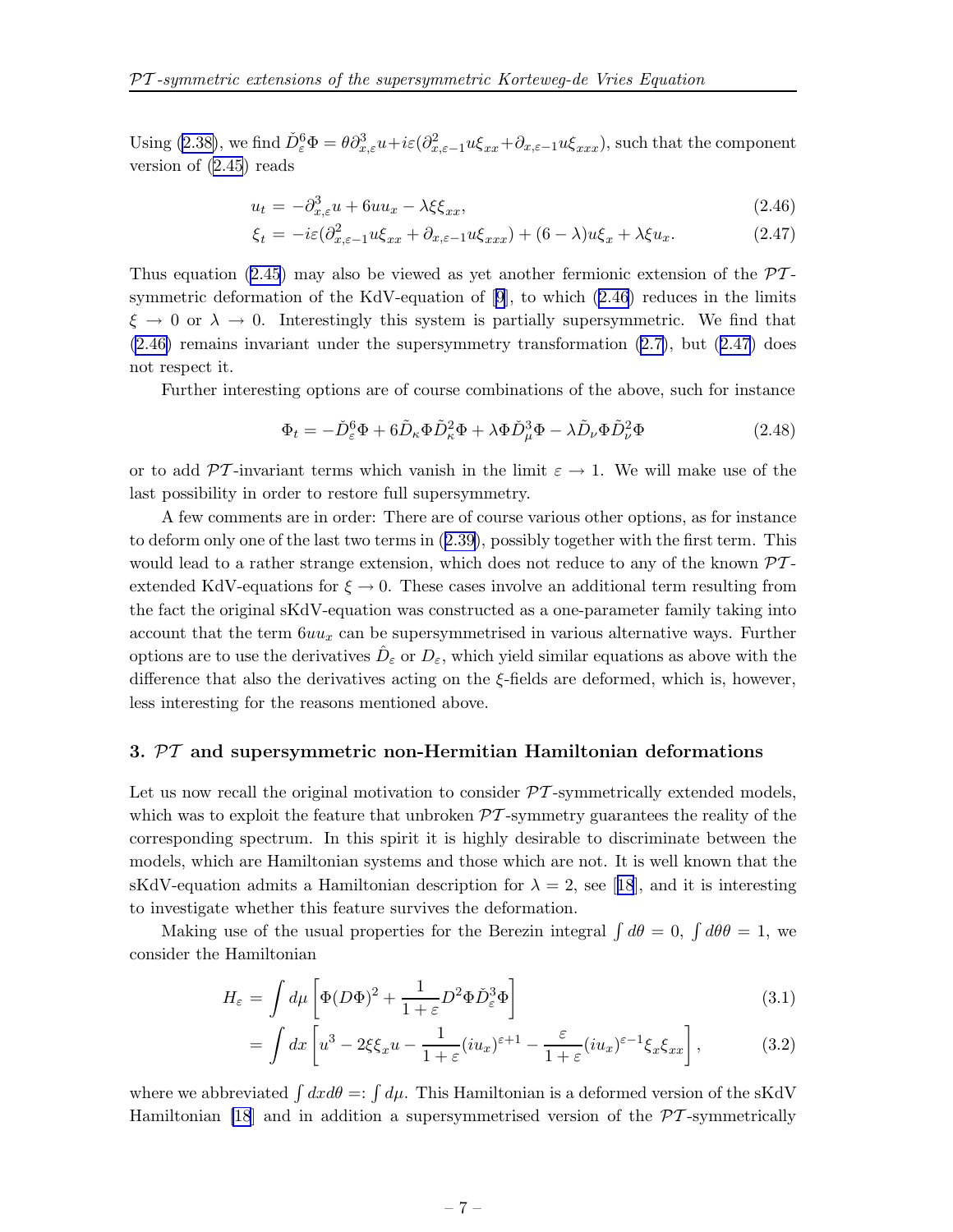deformedHamiltonian [[9](#page-9-0)], as it reduces to these Hamiltonians in the limits  $\varepsilon \to 1$  and  $\xi \to 0$ , respectively. By construction  $H_{\varepsilon}$  is PT-symmetric, but in addition it is also supersymmetic, which is most easily verified for the component version ([3.2\)](#page-7-0)

$$
SUSY: H_{\varepsilon} \to H_{\varepsilon} + \eta \int dx \partial_x \left( \xi u^2 + \frac{i^{\varepsilon - 1}}{1 + \varepsilon} u_x^{\varepsilon} \xi_x \right) = H_{\varepsilon}.
$$
 (3.3)

This means we can also think of  $H_{\varepsilon}$  as a new supersymmetric version of the KdV-Hamiltonian.

Unlike as for the KdV-equation, which admits a bi-Hamiltonian structure [\[21](#page-10-0)], see also [\[22](#page-10-0)], the sKdV-equation is known to possess only one such structure[[18\]](#page-10-0), which respects supersymmetry. The Poisson brackets are defined as

$$
\{F(\mu), G(\mu')\} := \int d\mu_0 \frac{\delta F(\mu)}{\delta \Phi(\mu_0)} D_{\mu_0} \frac{\delta G(\mu')}{\delta \Phi(\mu_0)}.
$$
\n(3.4)

Using the same Poisson bracket structure gives rise to a deformed equation of motion. With definition  $(3.4)$  we may then compute the corresponding flow as

$$
\Phi_t = \{\Phi(\mu), H\} = D \frac{\delta H}{\delta \Phi} = D \left[ \frac{\delta \int d\mu \mathcal{H}}{\delta \Phi} \right],
$$
\n(3.5)

$$
= D\frac{\partial \mathcal{H}}{\partial \Phi} + D^2 \frac{\partial \mathcal{H}}{\partial (D\Phi)} - D^3 \frac{\partial \mathcal{H}}{\partial (D^2 \Phi)} - D^4 \frac{\partial \mathcal{H}}{\partial (D^3 \Phi)} + \dots
$$
 (3.6)

For the Hamiltonian ([3.1](#page-7-0)) we find

$$
\Phi_t = 4D\Phi D^2 \Phi + 2\Phi D^3 \Phi - \frac{1}{1+\varepsilon} \left[ \check{D}_{\varepsilon}^6 \Phi + i\varepsilon D^4 (D^2 \Phi \check{D}_{\varepsilon-1}^3 \Phi) \right],\tag{3.7}
$$

with corresponding component version

$$
u_t = 6uu_x - \partial_{x,\varepsilon}^3 u - 2\xi \xi_{xx} + \frac{\varepsilon - \varepsilon^2}{1 + \varepsilon} \left[ \partial_{x,\varepsilon-2}^3 u \xi_x \xi_{xx} + \partial_{x,\varepsilon-2}^2 u \xi_x \xi_{xxx} + \partial_x (\partial_{x,\varepsilon-2} u \xi_x \xi_{xxx}) \right],
$$
  

$$
\xi_t = 4u\xi_x + 2\xi u_x - \frac{i\varepsilon}{1 + \varepsilon} \left( 3\partial_{x,\varepsilon-1}^2 u \xi_{xx} + 2\partial_{x,\varepsilon-1} u \xi_{xxx} + \partial_{x,\varepsilon-1}^3 u \xi_x \right).
$$
 (3.8)

As we expect (3.7) and (3.8), (3.8) reduce to ([2.1\)](#page-2-0) and ([2.4\)](#page-2-0), [\(2.5\)](#page-2-0), in the limit  $\varepsilon \to 1$ , respectively.

#### 4. Conclusion

We have discussed various possibilities to introduce  $\mathcal{PT}$ -symmetrically deformed superderivatives. The most interesting cases are those just involving deformed derivatives acting on the bosonic field, i.e.  $\tilde{D}^n_{\varepsilon}$  and  $\check{D}^n_{\varepsilon}$  as defined in ([2.30](#page-5-0)) and [\(2.38\)](#page-5-0), respectively. We have demonstrated that these derivatives can be employed very systematically to construct new  $\mathcal{PT}$ symmetric extensions of the sKdV-equation. Most of these extensions are mere fermionic extensions that is they involve fermionic superfields, but do not preserve the invariance under a supersymmetry transformation. Remarkably it is also possible to find genuinely supersymmetric extensions. Furthermore, these models allow for a Hamiltonian formulation. This means we may also think of this latter models as new supersymmetrized versions of the KdV-equation.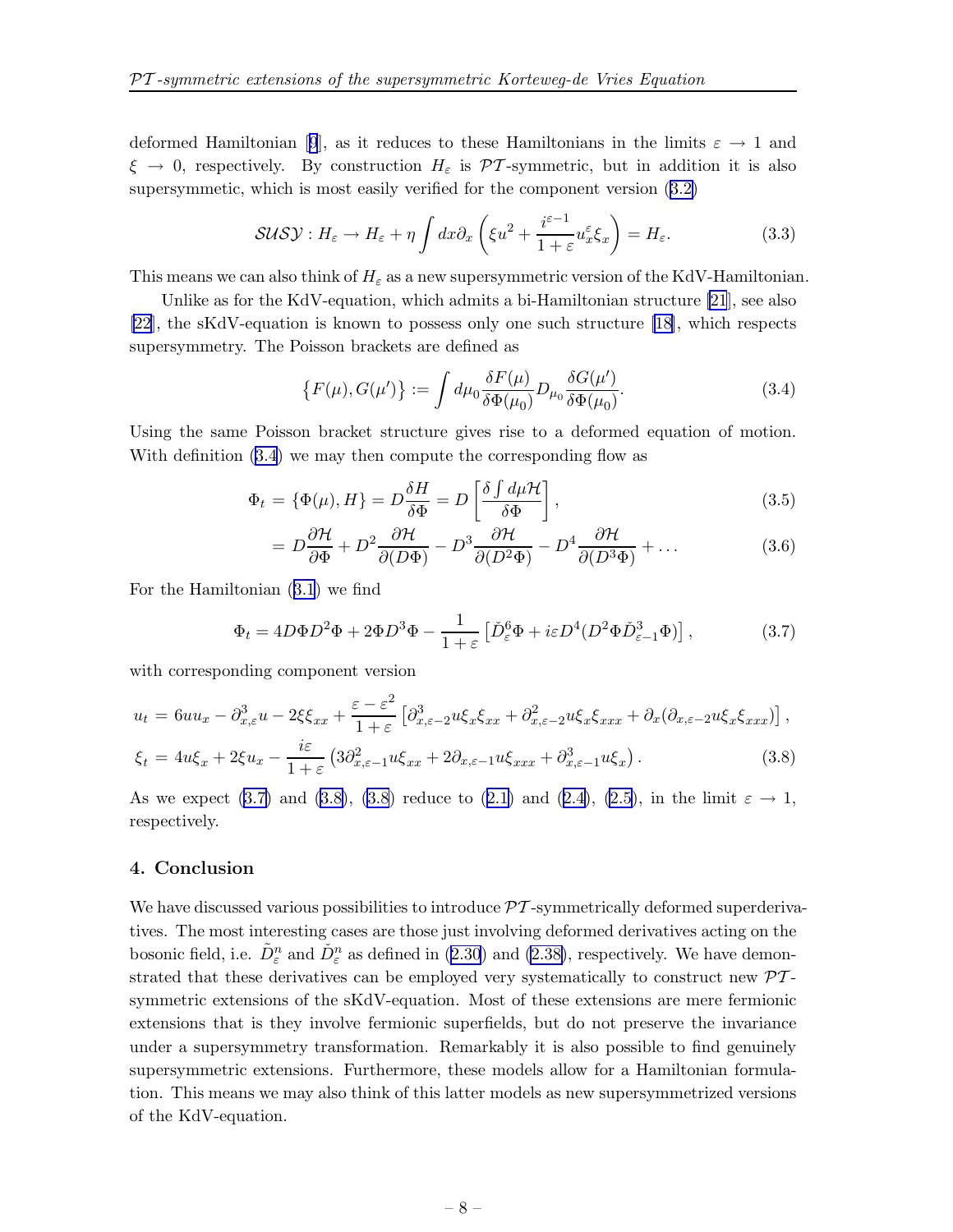<span id="page-9-0"></span>Clearly with regard to these new models there are many interesting questions left to be explored. It remains to be settled whether these models possess non-trivial higher charges and if the conservation laws survive the deformation procedure[[18](#page-10-0), [23](#page-10-0)]. Possibly the new models are even integrable. Nonetheless, even when they turn out to be non-integrable one may exploit the rich properties of the underlying integrable model and treat the new models as perturbations of the former. This is somewhat similar in spirit as studying non-integrable quantum field theories as perturbations of integrable models, see e.g.[[24\]](#page-10-0). Further interesting properties to investigate are the nature of the solutions these equations possess, what type of additional symmetries they allow[[25\]](#page-10-0) etc.

Besides these issues centered around the sKdV equation one may of course use the deformed superderivatives in other contexts to construct new  $\mathcal{PT}$ -symmetric deformations in the same spirit. Most immediate would be to consider the sKdV-equation involving bosonic rather than fermionic superfields and its N=2 version.

#### References

- [1] E. Wigner, Normal form of antiunitary operators, J. Math. Phys. 1, 409–413 (1960).
- [2] C. M. Bender and S. Boettcher, Real Spectra in Non-Hermitian Hamiltonians Having PT Symmetry, Phys. Rev. Lett. 80, 5243–5246 (1998).
- [3] C. M. Bender, D. C. Brody, and H. F. Jones, Complex Extension of Quantum Mechanics, Phys. Rev. Lett. 89, 270401(4) (2002).
- [4] C. M. Bender, D. D. Holm, and D. W. Hook, Complex Trajectories of a Simple Pendulum, J. Phys. A40, F81–F90 (2007).
- [5] A. Mostafazadeh, Real Description of Classical Hamiltonian Dynamics Generated by a Complex Potential, Phys. Lett. A357, 177–180 (2006).
- [6] C. M. Bender and D. W. Darg, Spontaneous breaking of classical PT symmetry, J. Math. Phys. 48, 042703(14) (2007).
- [7] C. M. Bender and J. Feinberg, Does the complex deformation of the Riemann equation exhibit shocks?, J. Phys. A41, 244004(8) (2008).
- [8] C. M. Bender, D. C. Brody, J. Chen, and E. Furlan, PT-Symmetric Extension of the Korteweg-de Vries Equation, J. Phys. A40, F153–F160 (2007).
- [9] A. Fring, PT-Symmetric deformations of the Korteweg-de Vries equation, J. Phys. A40, 4215–4224 (2007).
- [10] C. M. Bender, Making sense of non-Hermitian Hamiltonians, Rept. Prog. Phys. 70, 947–1018 (2007).
- [11] A. Fring, H. Jones, and M. Znojil (guest editors), Special issue dedicated to the physics of non-Hermitian operators (PHHQP VI) (City University London, UK, July 2007), J. Phys. A24 (June, 2008).
- [12] B. Basu-Mallick and A. Kundu, Exact solution of Calogero model with competing long-range interactions, Phys. Rev. B62, 9927–9930 (2000).
- [13] B. Basu-Mallick and B. P. Mandal, On an exactly solvable  $B<sub>N</sub>$  type Calogero model with nonhermitian PT invariant interaction, Phys. Lett. A284, 231–237 (2001).